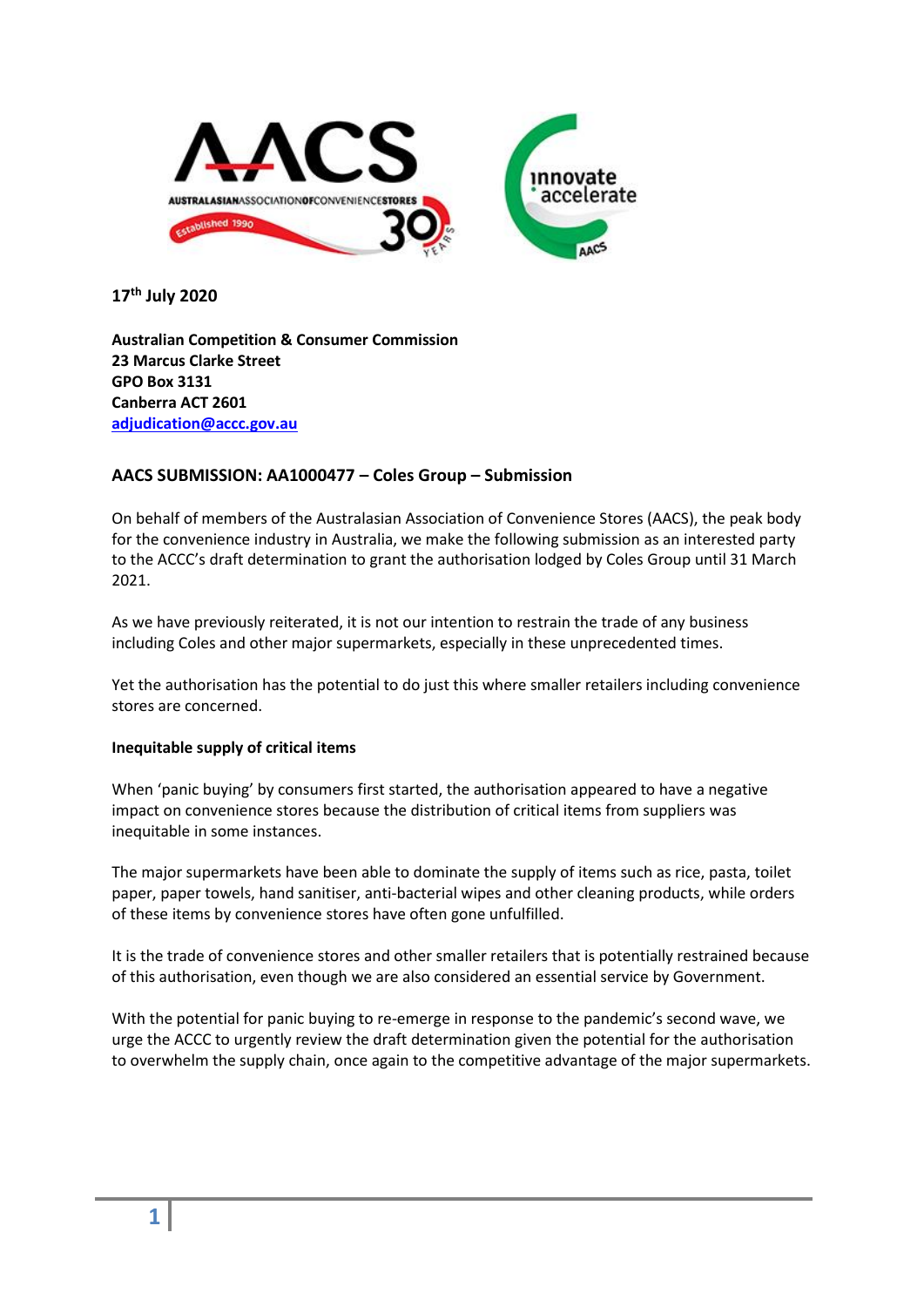## **An inappropriate authorisation period**

As we have seen in Victoria in recent weeks, the pandemic can shift the goalposts for businesses and industries very quickly.

This is a dynamic situation which can change for better or worse, week to week, and even day to day.

As such, the AACS questions the length of the authorisation period through to the end of March 2021.

This seems excessively long and is at odds with the rapidly changing nature of the pandemic and its impacts on consumer behaviour and therefore business operations.

## **Broader impacts on competition**

Convenience stores are not the only businesses potentially placed at a competitive disadvantage because of the difficulties they are experiencing securing the necessary supply of essential items.

Independent supermarkets around Australia are similarly impacted. This not only affects the ability of these businesses to serve their customers and remain profitable, but also contributes to customer loyalty shifts to the major supermarkets. Some of these customers will be lost for good.

Like independent supermarkets, convenience stores have experienced difficulty in securing supply of critical items in city, regional and remote communities.

#### **Consumers are more comfortable in smaller format stores**

The impacts of the authorisation mean it also represents a missed opportunity. Research shows that consumers actually prefer to shop in smaller format stores in the current climate, on account of the premises being less crowded, safe, clean and comfortable.

According to research<sup>1</sup> commissioned by AACS and undertaken by Convenience Measures Australia, the most compelling reasons people still choose to shop at convenience stores over alternatives is trust in the hygiene standards in store, and to avoid large crowds.

The graph below shows that of all retail formats, consumers trust the convenience channel more than others to provide a safe and comfortable environment.

1

<sup>1</sup> *COVID-19 Impact Study Wave 2: How shoppers are using convenience stores in Australia*, Convenience Measures Australia, June 2020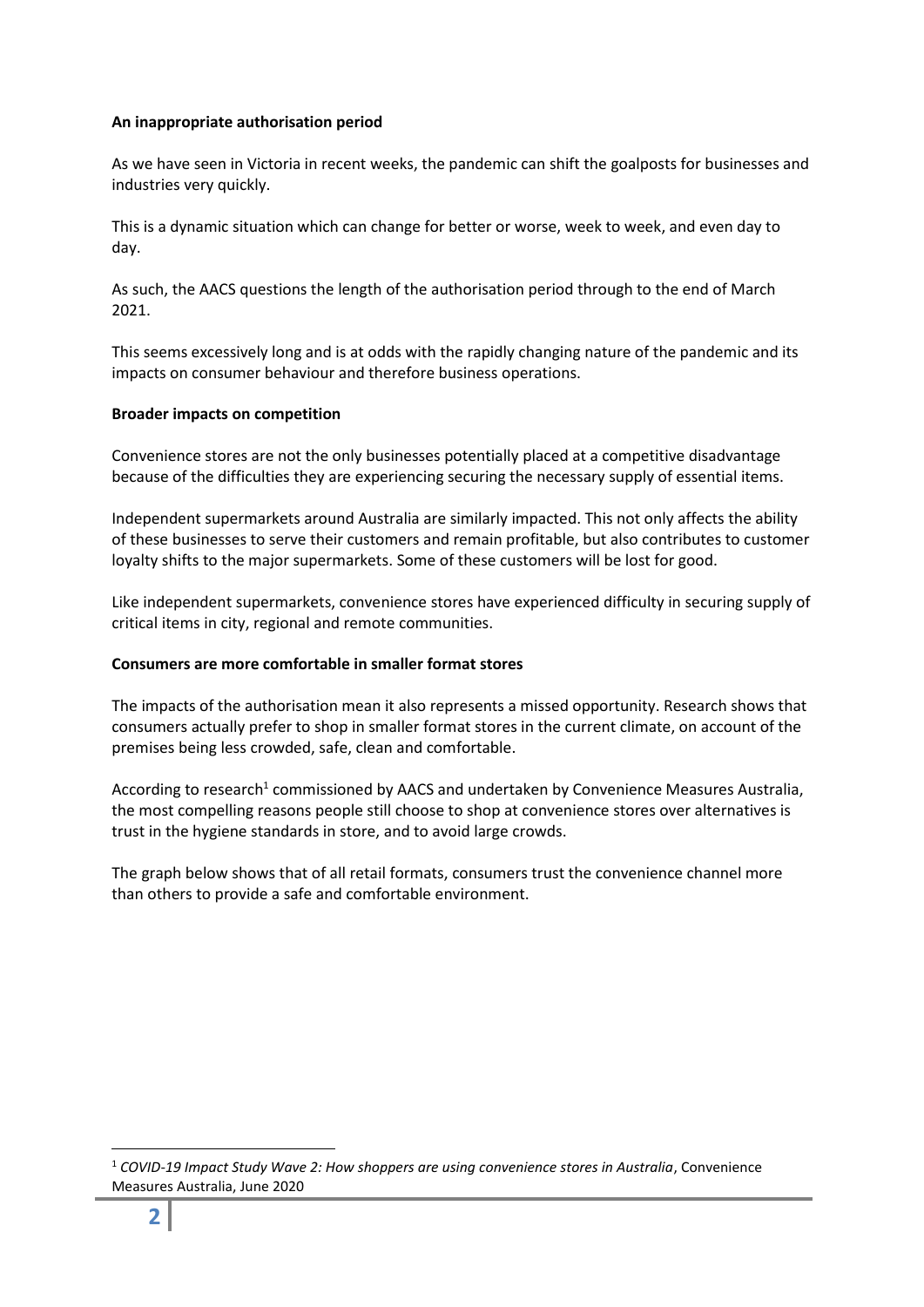

It is counterproductive to lessen the ability of our stores to provide the items consumers need when we know that they are more comfortable buying these items from convenience stores.

#### **Strict conditions required**

Finally, we are aware of instances in which smaller retailers in some remote communities have been unable to secure supplies of essential items, while at the same time the major supermarkets lifted buying limits and were offering home delivery of these items in these communities.

Obviously, this is unfair. It is also, in our view, unethical.

We reiterate to the ACCC our view that strict conditions to the authorisation should be applied to ensure small retailers are accounted for in the distribution and supply of critical items that they need to remain open and to serve the community.

While the majority of suppliers have worked to support the convenience channel, manufacturers and major distributors should have these messages reinforced.

Convenience stores provide an essential service to the community. There are essential items we need to continue to provide this service.

Thank you for your consideration of our submission. Don't hesitate to contact me should you require further information.

**Jeff Rogut FAIM MAICD Chief Executive Officer Australasian Association of Convenience Stores Limited ACN: 156 638 023**

| Mobile: |  |
|---------|--|
| Office: |  |